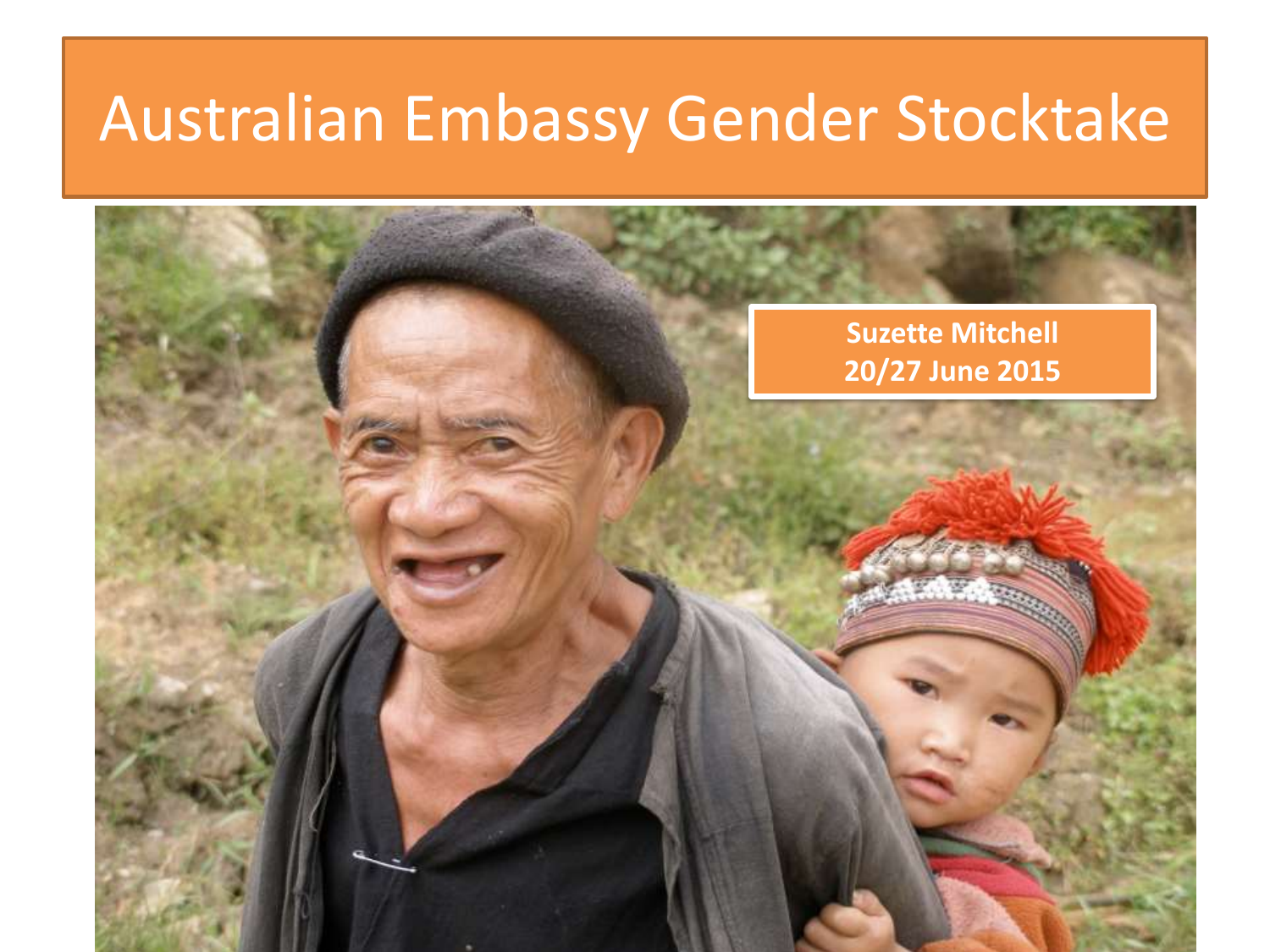## Gender Stocktake

- Objectives, methodology
- Desk review
- Programming in DFAT Gender mainstreaming Stand alone gender programming
- Other sections of DFAT
- Other sections of Embassy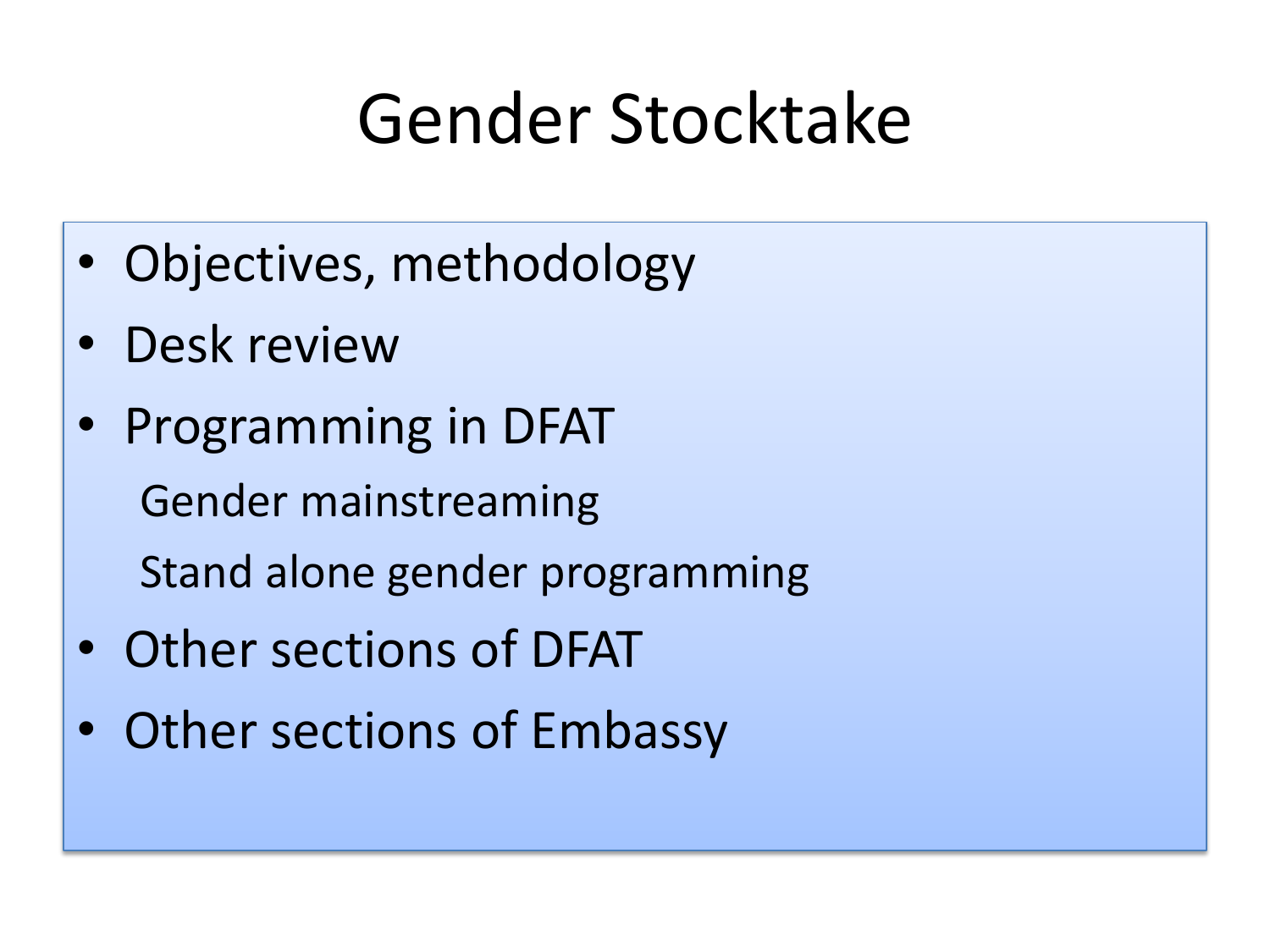## Desk review

- Women in decision making and leadership
- Economic empowerment
- Violence Against Women
- Health
- Education
- Land ownership
- Ethnic minority women
- LGBT
- HIV/AIDS
- **Disability**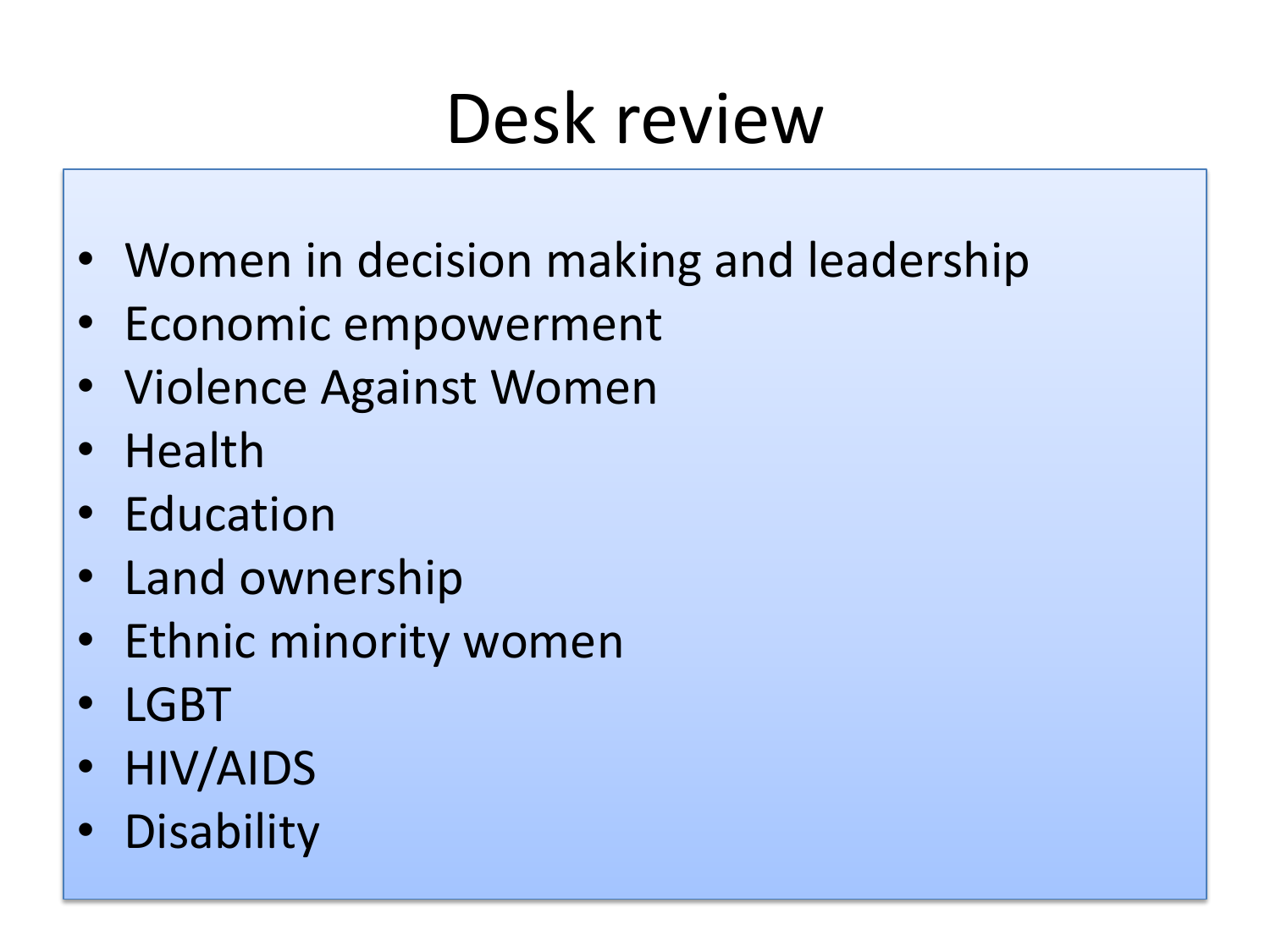## Gender mainstreaming findings

### HRD best practice, illustrates sex disaggregation

| <b>Gender</b> |        | From 2010 round<br><b>Ethnic Minority Awards</b> | <b>Previous</b>         | <b>Total</b> |                |    |
|---------------|--------|--------------------------------------------------|-------------------------|--------------|----------------|----|
|               | Alumni | Award                                            | Conditional<br>Awardees | Sub-Total    | Alumni         |    |
| Female        | 21     | 17                                               |                         | 43           |                | 50 |
| Male          | 10     | 12                                               |                         | 27           | $\overline{4}$ | 31 |
| <b>Total</b>  | 31     | 29                                               | 10                      | 70           | 11             | 81 |

| <b>Gender</b> | From 2010 round<br><b>People With Disabilities</b> |       |                         |           | <b>Previous</b> | <b>Total</b> |  |
|---------------|----------------------------------------------------|-------|-------------------------|-----------|-----------------|--------------|--|
|               | Alumni                                             | Award | Conditional<br>Awardees | Sub-Total | Alumni          |              |  |
| Female        |                                                    | 5     | 6                       | 13        |                 | 13           |  |
| <b>Male</b>   |                                                    | 4     |                         | 5         |                 |              |  |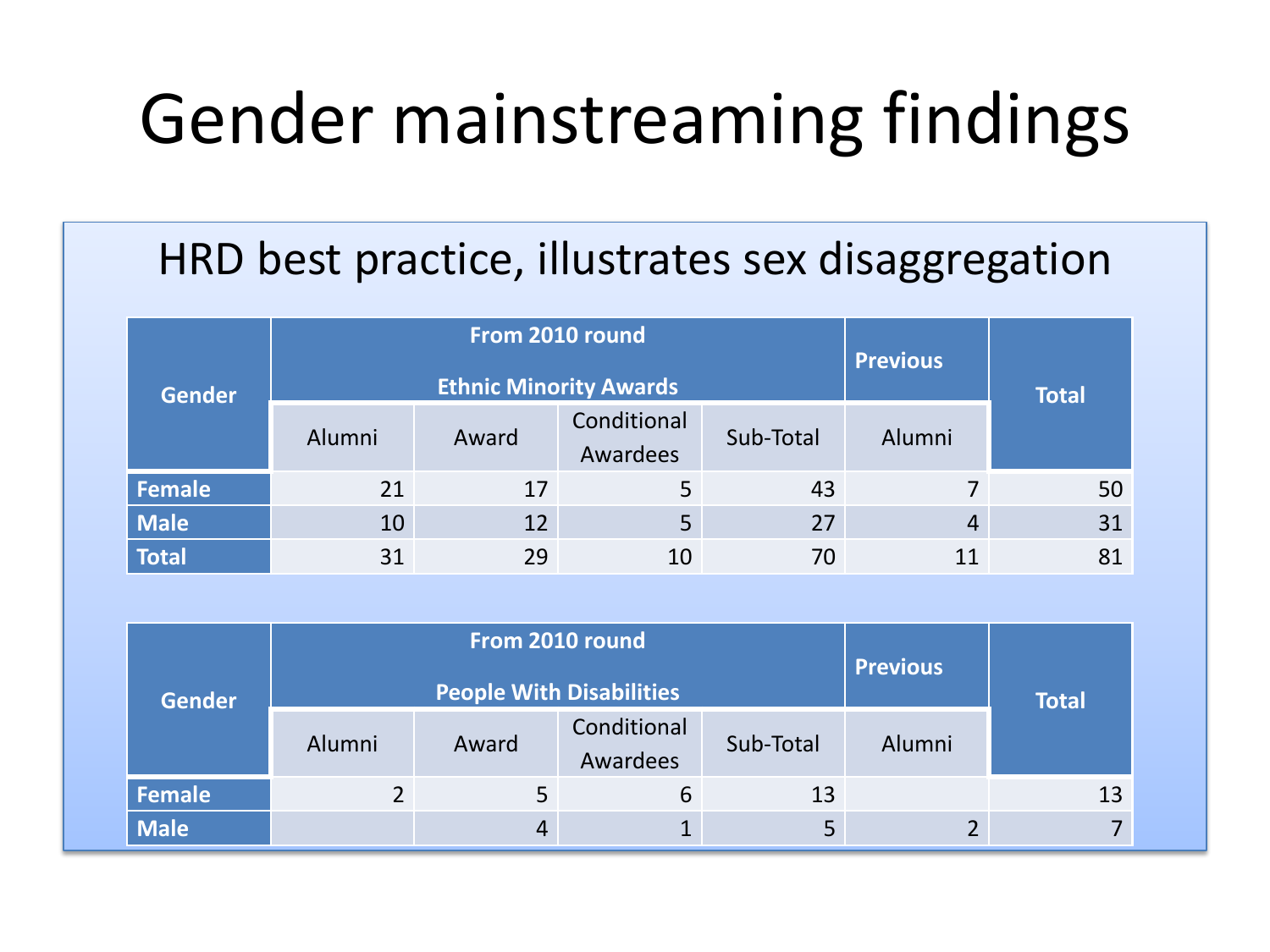## Gender Stand-alone Number of initiatives

#### **Thematic areas of gender work 2008-2015**



#### **Thematic areas of current gender activities**

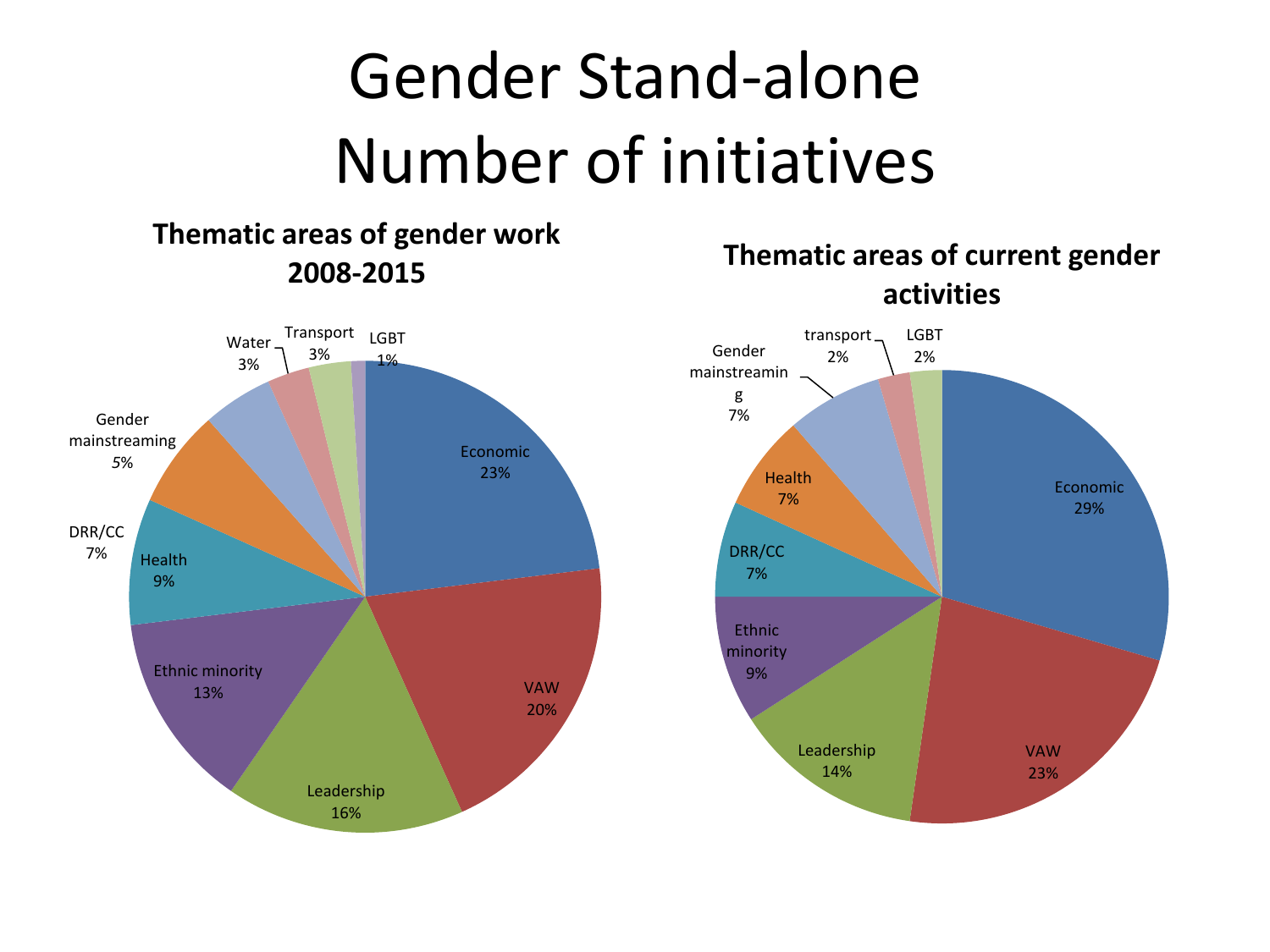## Financial support for current DFAT stand-alone programming

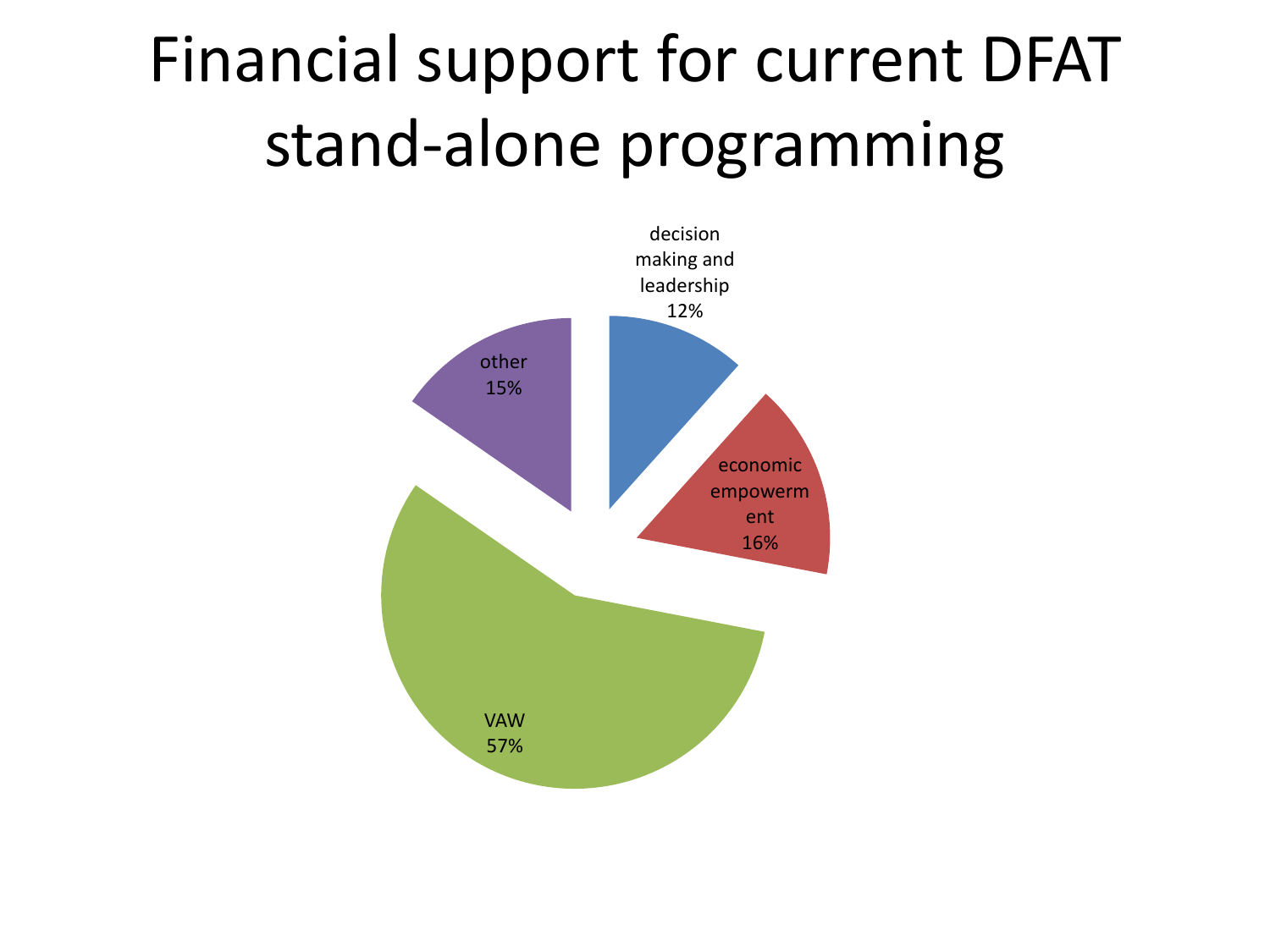# Gender Stand-alone findings

- Programming activities and funding amounts fits into Canberra gender policy pillars
- VWU is the major partner

### **Recommendations:**

- Need to link between projects to maximise resources and prevent duplication
- Bi annual high level dialogue with VWU to develop partnership more strategically
- Annual dialogue with Women's Caucus from National Assembly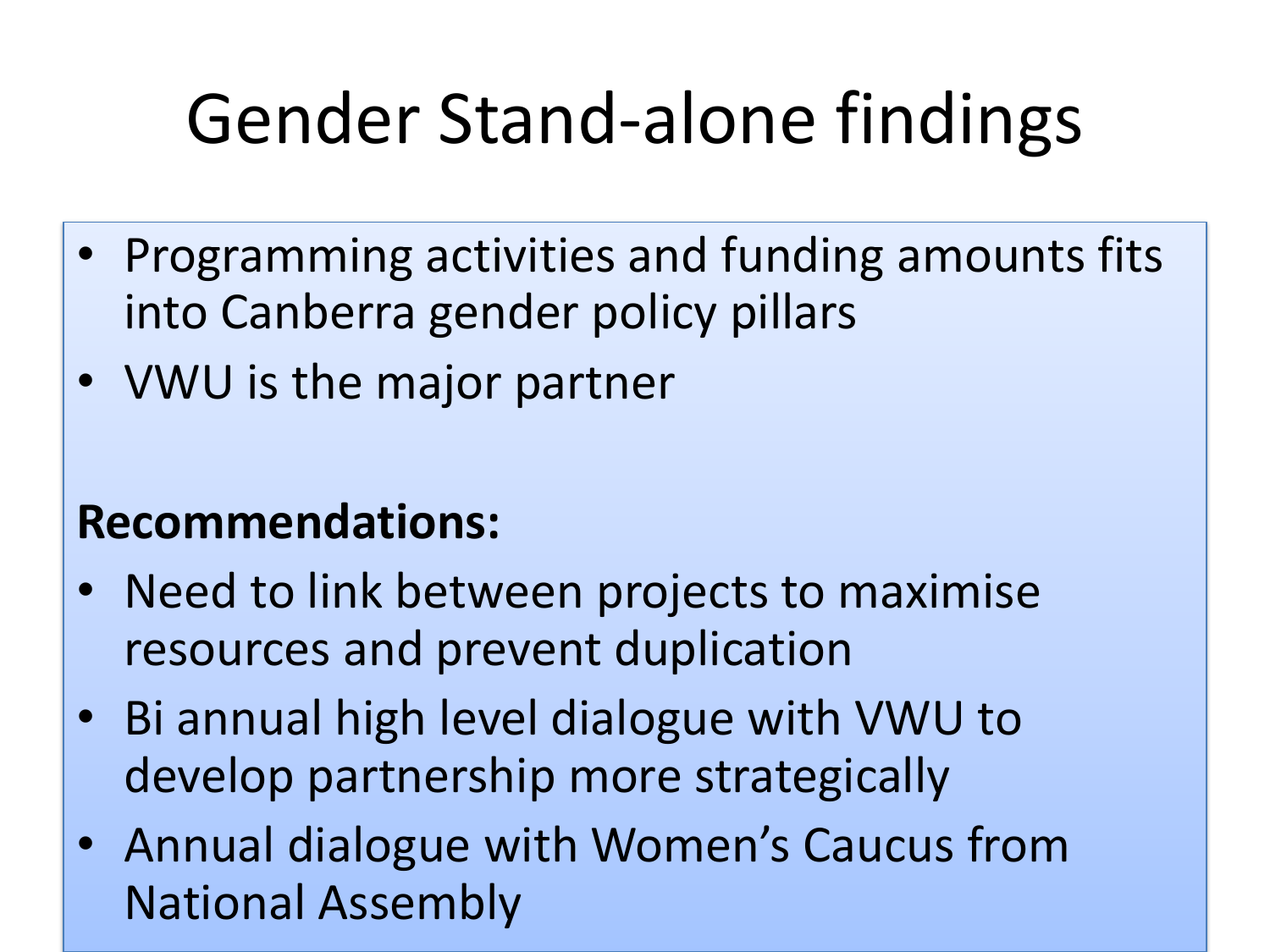### **GENDER UNINTENTIONAL**



Program

intervention

Lack of identification of gender inequalities,

gender analysis, or women's empowerment Limitations on effectiveness

Unanticipated negative outcomes

### **GENDER INTENTIONAL**

Gender lens Gender-responsive program intervention

> Gender analysis Evaluations

Measurements of impact

Increasing program impact on sector and gender outcomes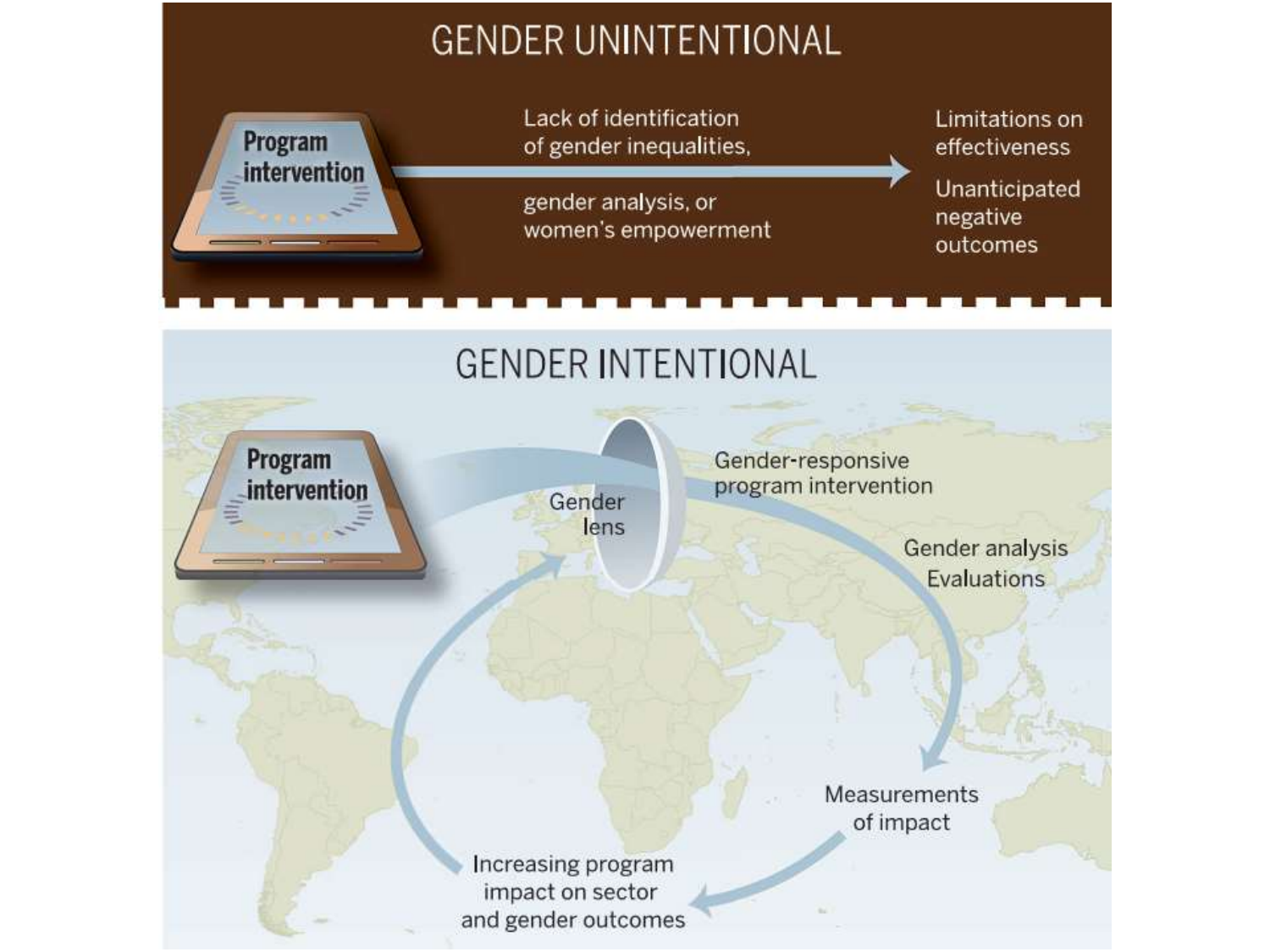| <b>Policy/Advocacy Issue</b>       | <b>Sections of Embassy with related work</b> |
|------------------------------------|----------------------------------------------|
|                                    |                                              |
| <b>Domestic Violence including</b> | <b>Political Diplomacy</b>                   |
| trafficking and sex ratio at birth | Human Rights Diplomacy                       |
|                                    | <b>Development Cooperation</b>               |
|                                    | AFP, Immigration                             |
|                                    | <b>Public Affairs</b>                        |
| <b>Women in Leadership</b>         | HRD, Education                               |
|                                    | Political Diplomacy, AFP, Defence            |
|                                    | Immigration, Public Affairs                  |
|                                    | Development Cooperation                      |
| <b>Gender and economic issues</b>  | <b>Economic Diplomacy</b>                    |
|                                    | Austrade                                     |
|                                    | Development Cooperation                      |
|                                    | <b>Public Affairs</b>                        |
| <b>Ethnic Minority women's</b>     | <b>Human Rights Diplomacy</b>                |
| empowerment                        | <b>Development Cooperation</b>               |
| <b>Human rights</b>                | Human rights Diplomacy                       |
|                                    | Development Cooperation                      |